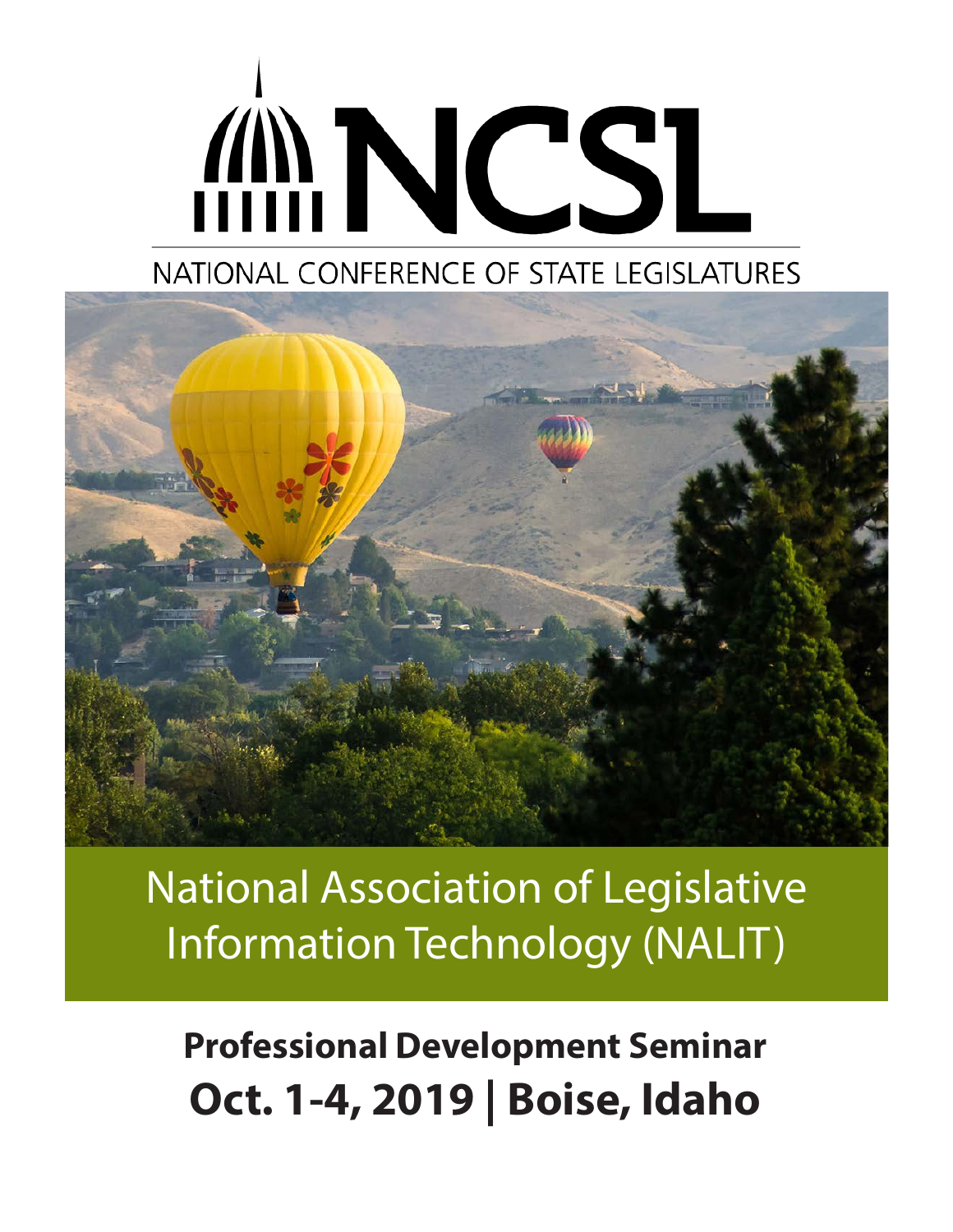# Is this seminar for you?



The **National Association of Legislative Information Technology (NALIT)** Professional Development Seminar brings together state legislative information technology professionals who are interested in advancing the effectiveness and efficiency of state legislatures through technology.

The agenda offers interactive networking opportunities, educational sessions, tours, legislative showcases, vendor exhibits, and briefings at the Idaho State Capitol.

Sessions are designed for legislative information technology staff and feature a mix of technical, policy and management sessions. Speakers combine the knowledge of industry experts and the experience of legislative IT staff. Enjoy the opportunity to compare experiences and discuss innovative uses of technology in roundtable sessions and small group discussions.

Please join us for a unique learning experience where you'll recharge, gain new insights, take home fresh ideas, and reconnect with colleagues from across the country.

### **For more information and to register: www.NCSL.org/NALIT2019**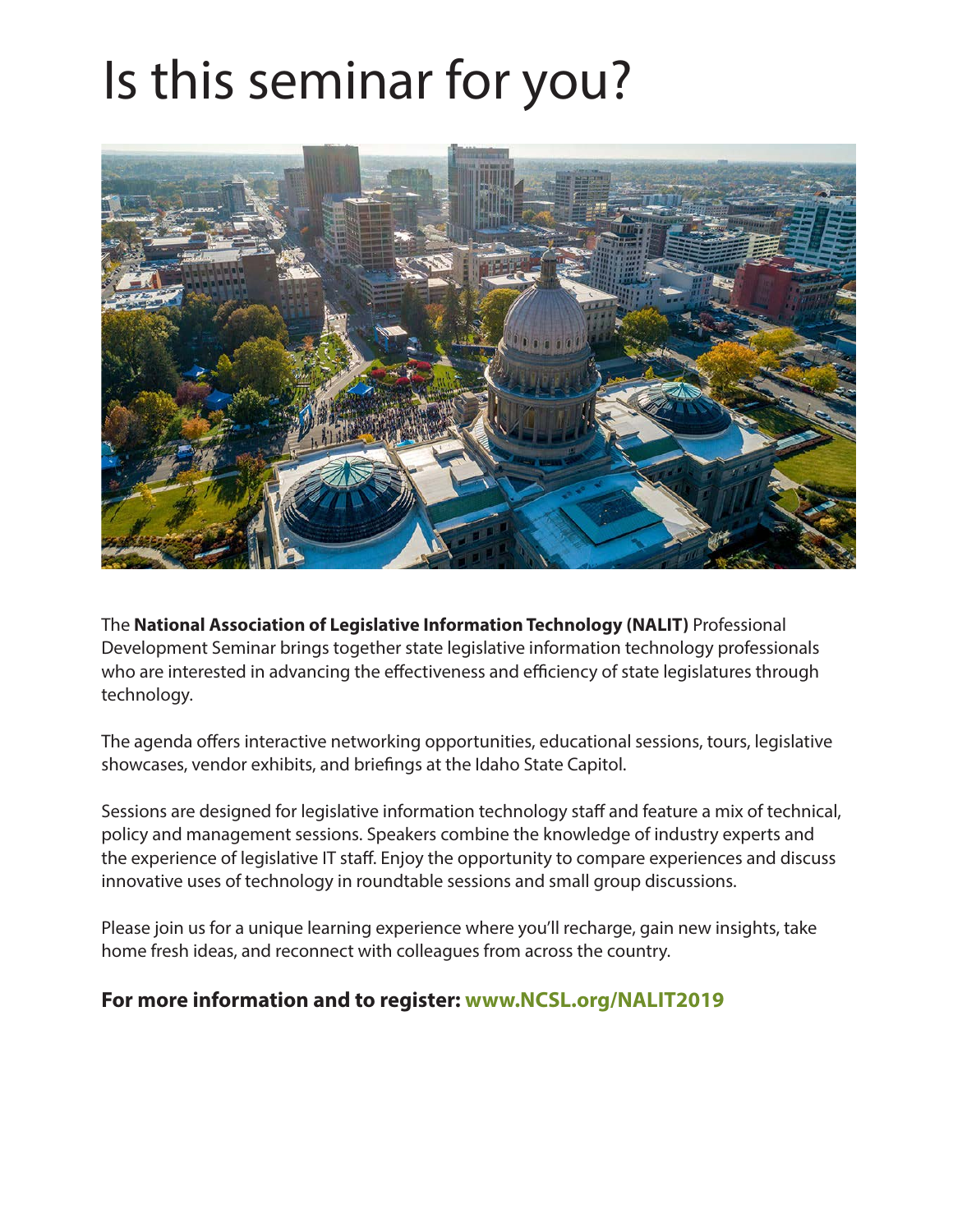# Reserve your space today:

## **Registration**

#### **Registration Fees:**

- **• \$375** Legislative staff early bird rate (through Sept. 4)
- **• \$400:** Legislative staff regular rate post early bird
- **• \$150:** Spouse/guest
- **• \$225:** Daily rate
- **• \$475:** All others regular rate
- **• Host state discount** (Idaho Legislature). For more information, email pam.greenberg@ncsl.org

Registering online requires a credit card for everyone except legislators and legislative staff. Confirmations will be sent by email. **Deadline to register online is Sept. 30.**

**Register Onsite.** Onsite registration will be available at the conference hotel beginning Oct. 1.

**Spouse/Guest Registration:** The \$150 guest fee includes admission to all scheduled meal functions and evening social events.

**Cancellations** received by Sept. 10 will be refunded, minus a \$50 processing fee. Cancellations must be made in writing and faxed to 303-364-7811. Fees cannot be refunded for registrations canceled after the conference begins.

## **Hotel**

The seminar will be held at the Grove Hotel in downtown Boise. **Please make your hotel reservations at the Grove Hotel by Sept. 7**. The special rate for attendees is \$169 per night, plus taxes and fees.

After Sept. 7, or when all rooms in the block are sold (whichever comes first), the room rate cannot be guaranteed. Each attendee is responsible for making his or her hotel and travel arrangements.

A block of rooms has been reserved at: **The Grove Hotel 245 S. Capitol Blvd. Boise, ID 83702 Tel: 208-333-8000**

If arranging hotel reservations by phone, please indicate that you are attending the NCSL conference to receive the negotiated rate.

For more information about the city of Boise, airport, hotel location, special needs and booking travel please visit www.NCSL.org/NALIT2019.

# **Register & Book Your Room www.NCSL.org/NALIT2019**